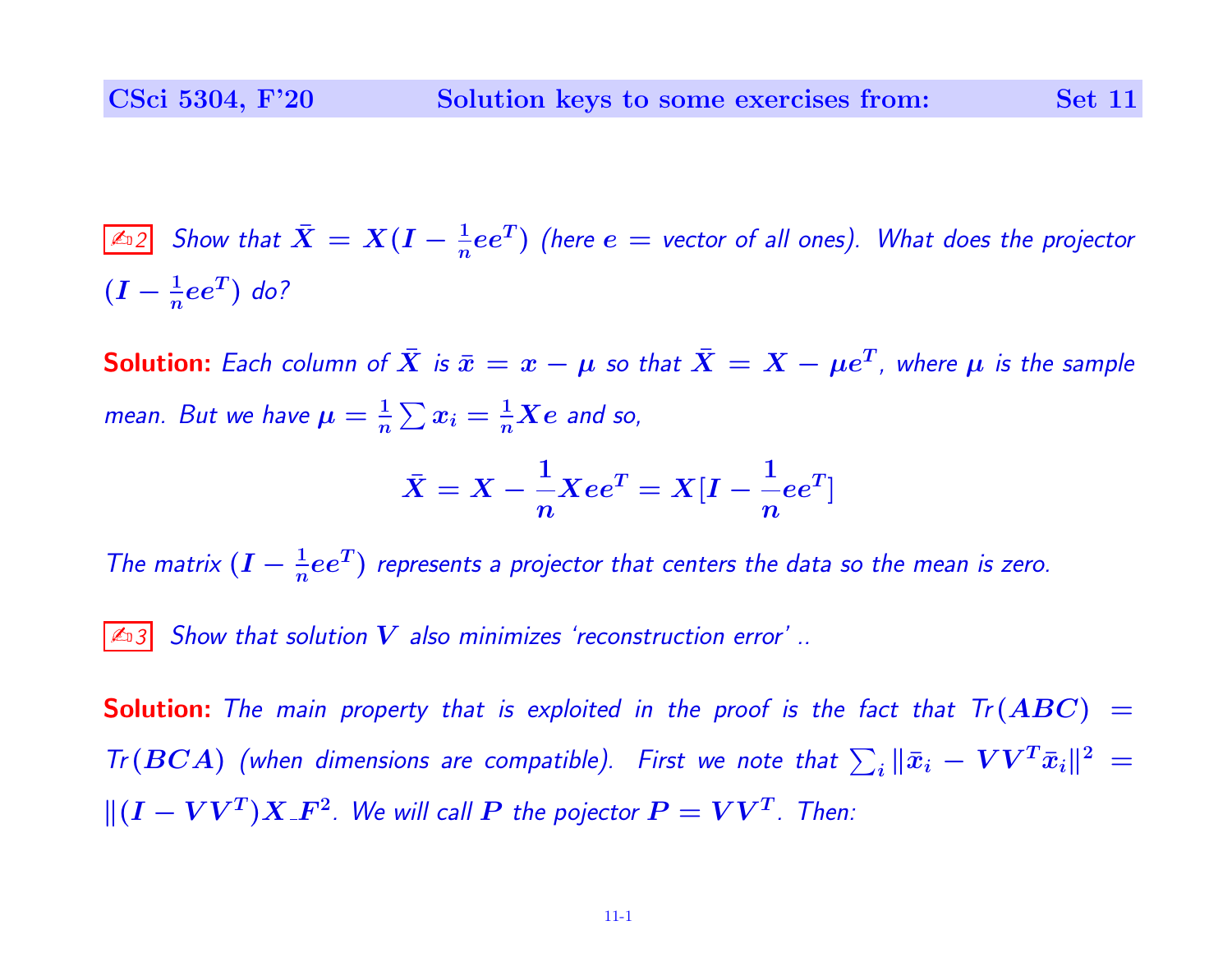$$
\begin{aligned}\n\| (I - V V^T) X \cdot F^2 \ast &= \text{Tr} (I - P) X X^T (I - P) \\
&= \text{Tr} (X X^T - P X X^T) (I - P) \\
&= \text{Tr} (X X^T) - \text{Tr} (P X X^T) - \text{Tr} (X X^T P) + \text{Tr} (P X X^T P) \\
&= \text{Tr} (X X^T) - \text{Tr} (P X X^T) - \text{Tr} (X X^T P) + \text{Tr} (X X^T P^2) \\
&= \text{Tr} (X X^T) - \text{Tr} (P X X^T) - \text{Tr} (X X^T P) + \text{Tr} (X X^T P) \\
&= \text{Tr} (X X^T) - \text{Tr} (P X X^T) \\
&= \text{Tr} (X X^T) - \text{Tr} (V^T X X^T) \\
&= \text{Tr} (X X^T) - \text{Tr} (V^T X X^T V)\n\end{aligned}
$$

The first term is a constant, therefore the minimum is reached when the maxiumn of the second term is reached.

≰ಾ $4^{\top}$  ... and that it also maximizes  $\sum_{i,j} \| y_i - y_j \|_2^2$ 2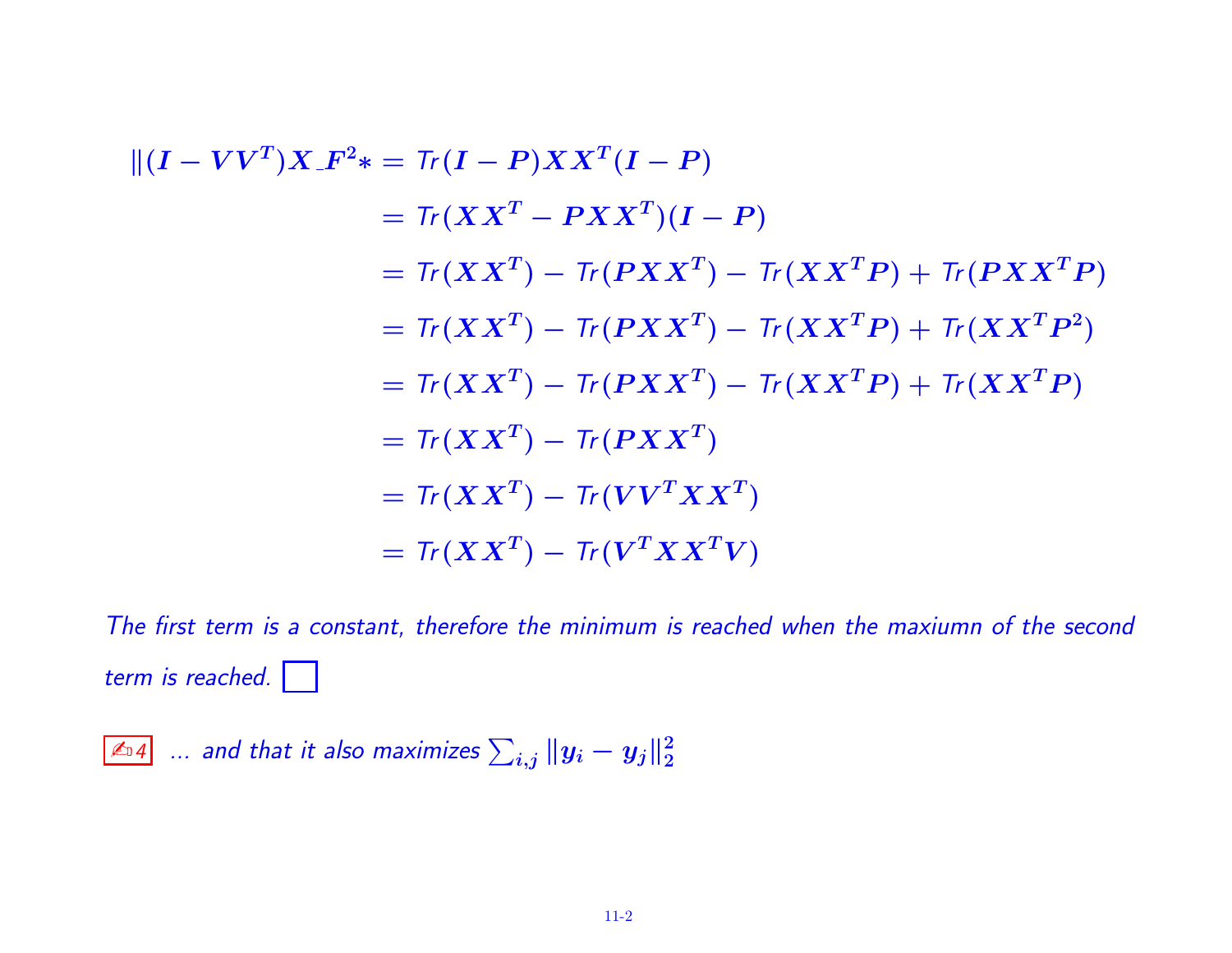**Solution:** Let us denote by  $\bar{y}$  the sample mean of the  $j_j$ s, i.e.,

$$
\bar{y} = \frac{1}{n} \sum_{j=1}^n y_j.
$$

We proceed backward examine the sum  $\sum_{i,j} \|y_i - y_j\|_2^2$ 2

$$
\sum_{i,j} ||y_i - y_j||_2^2 = \sum_{i,j} ||(y_i - \bar{y}) - (y_j - \bar{y})||_2^2
$$
  
= 
$$
\sum_{i,j} ((y_i - \bar{y}) - (y_j - \bar{y}), (y_i - \bar{y}) - (y_j - \bar{y}))
$$
  
= 
$$
\sum_{i} \sum_{j} [||(y_i - \bar{y})||_2^2 + ||(y_j - \bar{y})||_2^2] ...
$$
  
- 
$$
- 2 \sum_{i} \sum_{j} ((y_i - \bar{y}), (y_j - \bar{y}))
$$
  
= 
$$
2n \sum_{i} ||y_i - \bar{y}||_2^2 - 2 \sum_{i} (y_i - \bar{y}, \sum_{j} (\bar{y} - y_j))
$$
  
= 
$$
2n \sum_{i} ||y_i - \bar{y}||_2^2
$$

The last equality comes from the fact that  $\sum_j (\bar{y} - y_j) = 0$